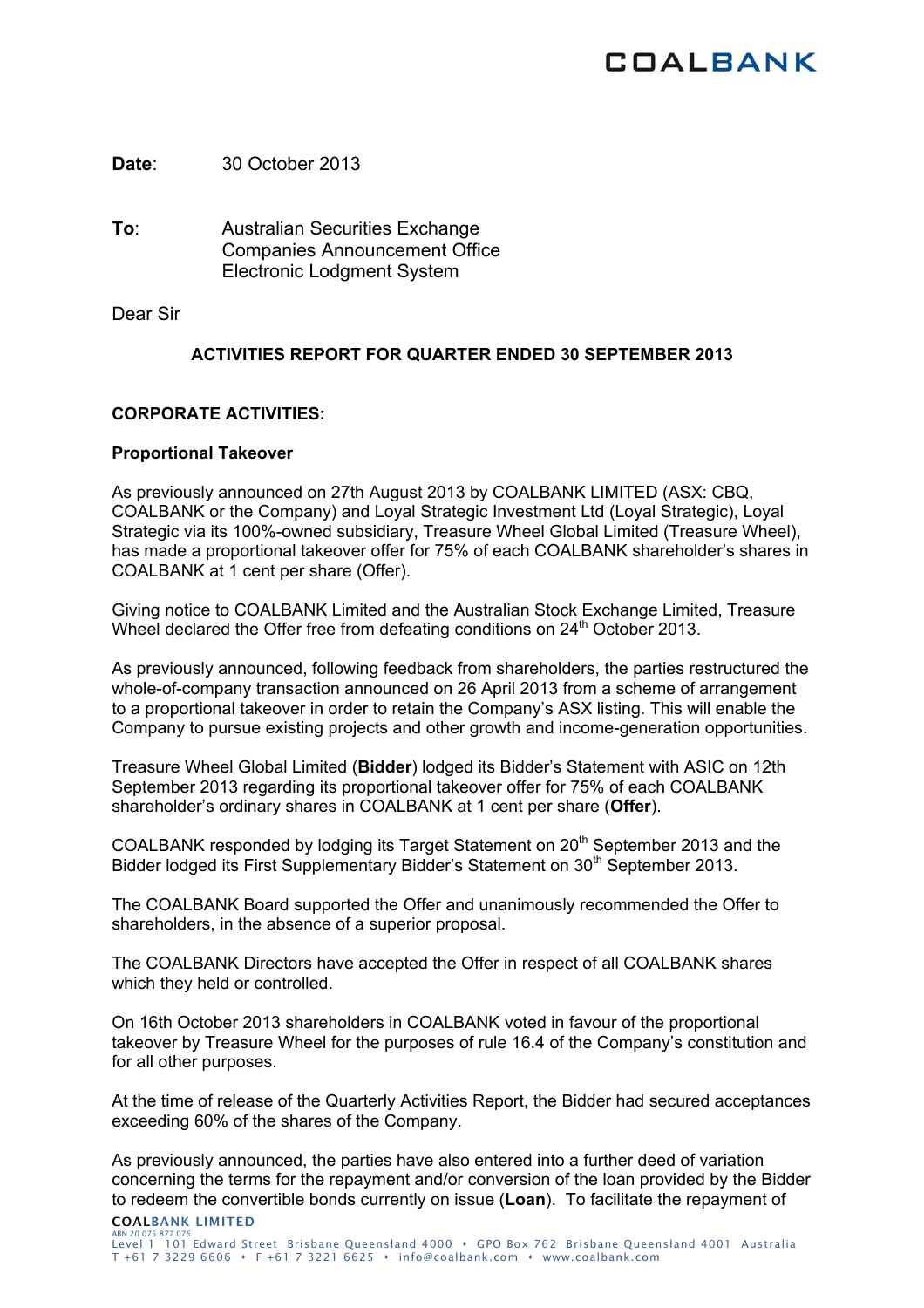

the Loan at the end of the term of the Loan, the Bidder may elect to convert all or part of the Loan (and any accrued interest) into equity at \$0.015 per COALBANK share, which conversion will be subject to shareholder approval.

To assist COALBANK with planning for repayment or conversion of the Loan, the Bidder must also provide at least 30 days notice prior to the end of the term of the Loan if all or part of the Loan (and any accrued interest) is to be converted to COALBANK ordinary shares or repaid in cash. The terms of the Loan have been previously announced to ASX in the Target's Statement on 20<sup>th</sup> September 2013.

Under the revised arrangements, subject to Ministerial approval (where required), Loyal Strategic will separately acquire COALBANK's Biloela South, Coalbank South, Chinchilla East EPCs, and Harvest Metals Pty Ltd for \$2,000,000 (of which \$1,500,000 has already been received) (Sale Interest), which is not subject to the Offer becoming unconditional. The completion date was extended by agreement (announced  $16<sup>th</sup>$  October 2013) and will occur by 15<sup>th</sup> November 2013. Completion will require Treasure Wheel to pay COALBANK the remaining consideration of A\$500,000 plus interest on that amount at the rate of 15% per annum. The Sale Interest encompasses a group of COALBANK's non-core EPCs (Biloela South, Coalbank South, and Chinchilla East) and its shareholding in Harvest Metals Pty Ltd.

# **Timing of Offer Close and Settlement**

The updated expected timetable for the close of the Offer and settlement is as follows:

| <b>Key Event</b>                                                          | <b>Date</b>     |
|---------------------------------------------------------------------------|-----------------|
| Last Date of Offer                                                        | 31 October 2013 |
| Last Date for payment by the Bidder for shares accepted 23 November 2013. |                 |

# **ACTIVITIES RELATED TO ENERGY PROJECTS:**

### **Coal Projects - Tenement Portfolio Update**

Coalbank has completed the purchase of a small 5 sub-block permit (EPC1249) adjacent to its EPC1524 in the Moreton Basin. Documentation to formalise the transfer is being lodged with the Department of Natural Resources and Mines.

COALBANK will hold a portfolio of 30 granted EPCs on completion of the sale to Treasure Wheel of COALBANK's EPC's in its Biloela South, Coalbank South and Chinchilla East projects.

### **Coal Projects – General**

Field activities in the quarter included rehabilitation and maintenance work on earlier drill sites.

The Company conducted further research into historical records, which, along with other evidence, has identified additional coal intersections in COALBANK's South East Queensland EPCs and further validated the Company's existing data set. The additional data has enabled the refinement and prioritisation of the next phase of drilling targets for these EPCs.